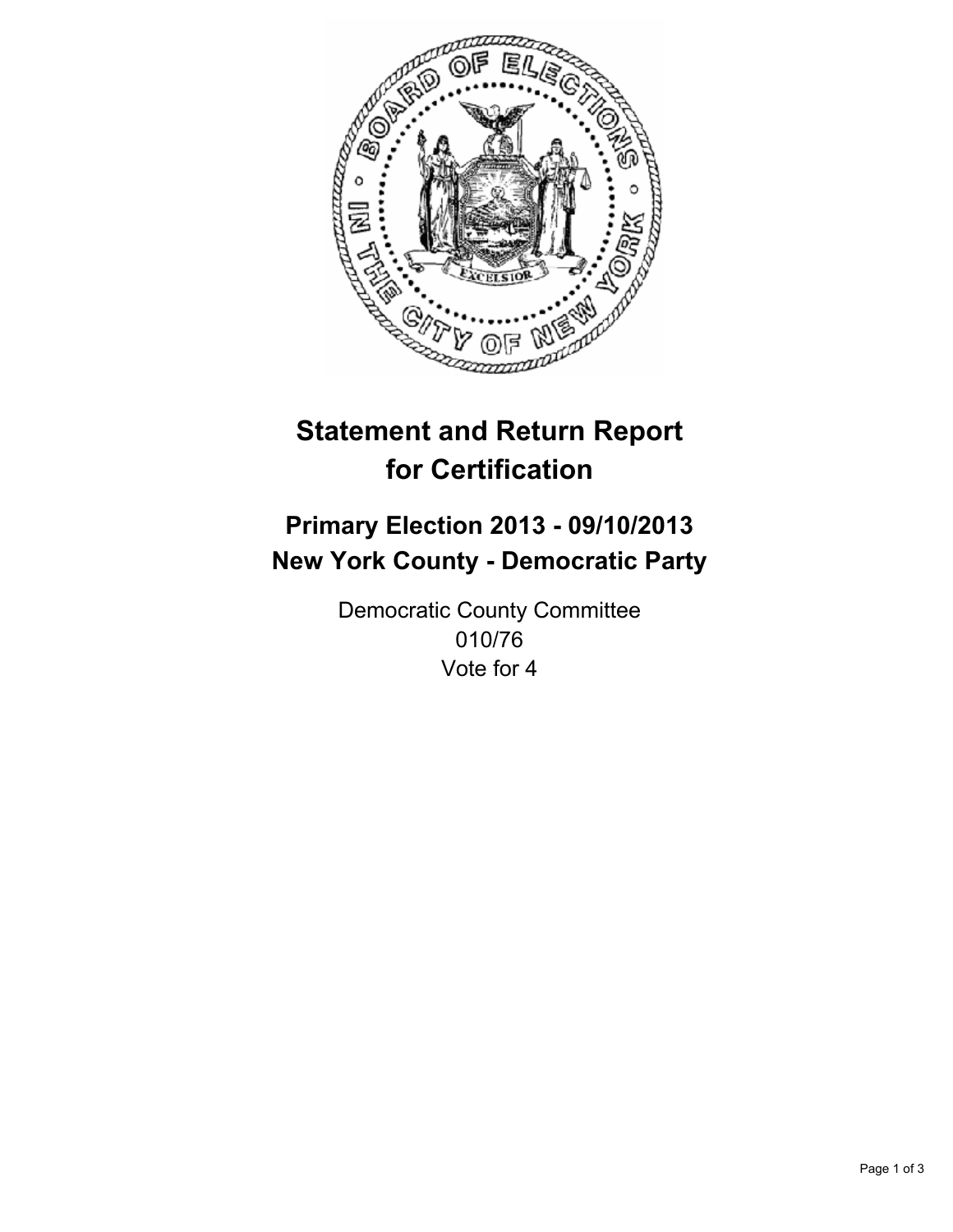

## **Assembly District 76**

| <b>EMERGENCY</b>        | 0 |
|-------------------------|---|
| ABSENTEE/MILITARY       | 4 |
| <b>FEDERAL</b>          | 0 |
| SPECIAL PRESIDENTIAL    | 0 |
| AFFIDAVIT               | 1 |
| <b>MOLLY D. BLAYNEY</b> | 0 |
| SAMEER J. KURIEN        | 0 |
| LLIANA L. PRADO         | 0 |
| JANE E. WILKINS         | 0 |
| ALEX LEOPOLD            | 0 |
| SUSAN J. HOCHBERG       | 0 |
| <b>DAVID ROSENSTEIN</b> | 0 |
| <b>Total Votes</b>      | 0 |